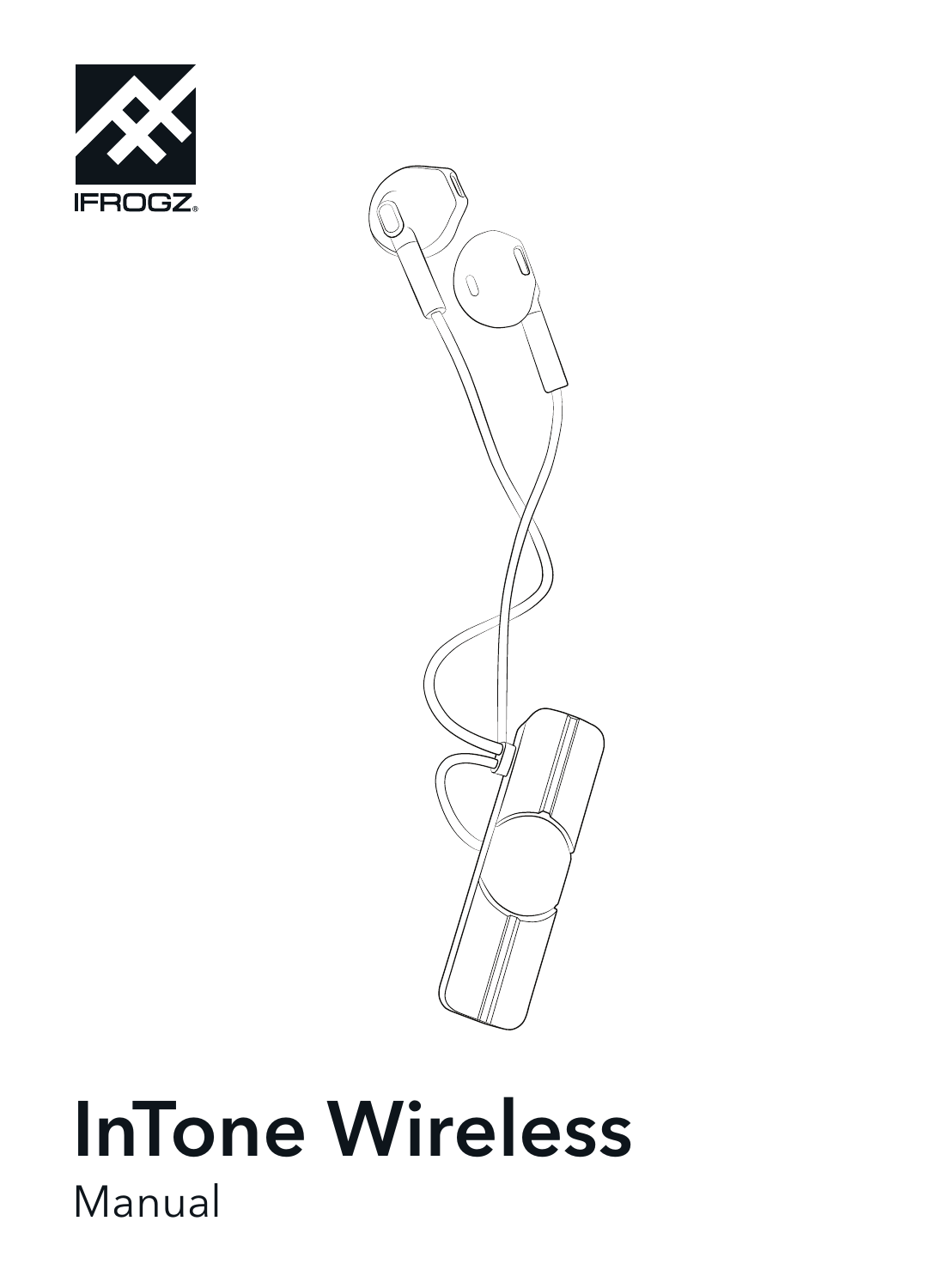1 2

### Introduction

Connect to the InTone Wireless Earbuds and get in tune with crisp, clear sound. Here's how to get the most out of them.

### Wireless Control

Your InTone Wireless Earbuds feature a wireless control that houses all the music and call controls for easy access. When you're not using your earbuds, the magnetic Storage Clip makes cable management easy; simply wrap the earbud cables around the wireless control and secure in place with the Storage Clip. Whether they're in your ears or in your pocket, the InTone Wireless Earbuds are made to move. Below is a quick reference for how to use the wireless control:



# Power and Pair 3

- 1. Press and hold the Power button for five seconds until the light flashes red and blue, indicating pairing mode. The next time you turn the earbuds on, you only need to press and hold the Power button for three seconds.
- 2. Ensure your device's Bluetooth® connection is on and select "IFROGZ InTone Wireless." Complete any additional pairing steps based on your device. The LED will flash blue every five seconds while your earbuds are on and paired.
- 3. To turn your earbuds off, press and hold the Power button for three seconds. The LED will flash red until they are powered off.



#### Charge

To charge your earbuds, connect the micro USB end of the included charging cable to the port at the end of the wireless hub and the USB end to your preferred USB outlet. The LED will light red while they are charging and will turn off when they are fully charged.